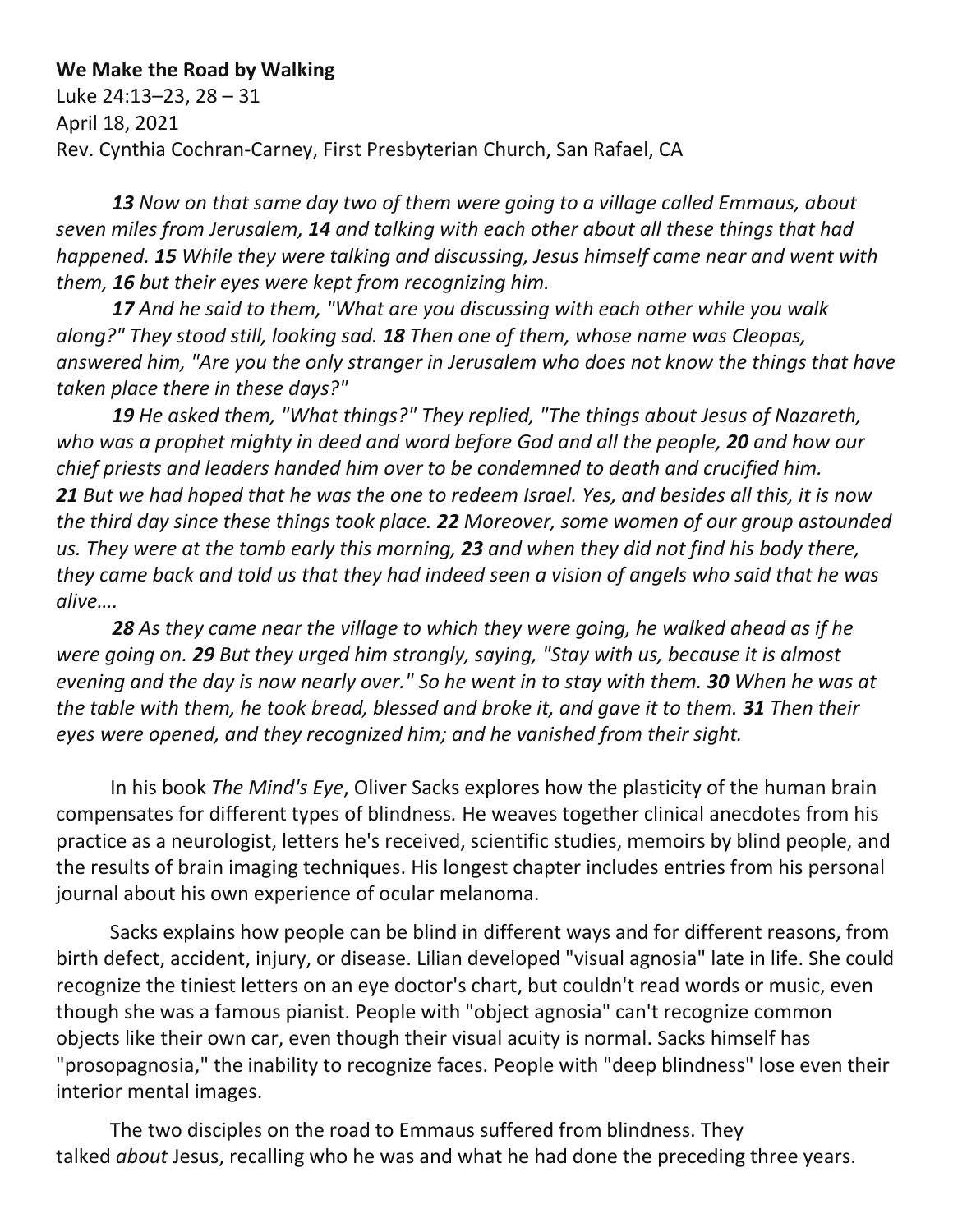They even talked *to* Jesus, who walked with them for seven miles from Jerusalem to Emmaus. Nonetheless, "their eyes were prevented from recognizing him." (Luke 24:16)

They thought that Jesus was a political liberator, and ignored that in him God had been love incarnate, reconciled all things all things visible or invisible.

 The story is a reminder of how often we remain oblivious to Divine presence. Jesus rebuked the two travelers as "foolish and slow of heart" (24:25). We acknowledge and name our different kinds of blindness — from human weakness, ignorance, denial, ego, fear.

 The Emmaus disciples were blinded by their mistaken expectations about what God was doing in Jesus. The relentless and powerful lies of culture blind us to God's presence. Our family of origin shapes us in ways known and unknown. Geography shapes us by the power of place. Economic realities shapes us.

For many years I was blind to the depths of systemic racism and my white privilege. I knew it on one level, but this past year I have looked more deeply at the realities. In reading books like *Waking up White, Caste,* and *White Privilege*, articles, and watching documentaries, I have seen with new eyes patterns I did not see before. I know many in our congregation have been seeing in new ways and wrestling with this new clearer vision. We as a congregation are on a journey to discern what this new way of seeing means in terms of ministry, walking with more people of color, listening. There is a death to the old way of seeing. There is new life and resurrection. I am not sure where this journey will lead.

This is part of the role of the church – help us see, help us know our blind spots, help us wrestle with the social and economic questions that affect God's beloved people in our community. Each church I have served has been an opportunity for me to grow, to see more clearly, to experience the Spirit opening my eyes and heart. Here contemplative spirituality is woven deeply into our life as we worship, pray, read, service and work for peace and justice and come to the table.

 The Emmaus story is a story about seeing and blindness. It is also a eucharist story, a sharing bread story, a communion story. Luke 24:30 says that Jesus "took bread, gave thanks, broke it, and began to give it to them." These words are identical to all three accounts of the Last Supper (Matthew 26:26, Mark 14:23, Luke 22:19). It was precisely when Jesus "broke the bread" that "their eyes were opened" (24:31), a detail that Luke repeats a second time: "Then the two told [the other disciples] what had happened on the way, and how Jesus was recognized by him when he broke the bread" (24:35 ).

 I think about ways breaking bread can change someone's life. In her memoir *Take this Bread* , Sara Miles describes herself as a blue-state, secular intellectual, a lesbian, and a leftwing journalist living in San Francisco. She developed habits of deep skepticism from covering revolutionary movements in Central America. Her parents were actively hostile to religion. But about twenty years ago, Miles walked into Saint Gregory Episcopal Church in San Francisco, partook of the eucharist, and experienced a radical conversion. Before then she had never heard a gospel reading, never said the Lord's Prayer, and knew only one person who went to